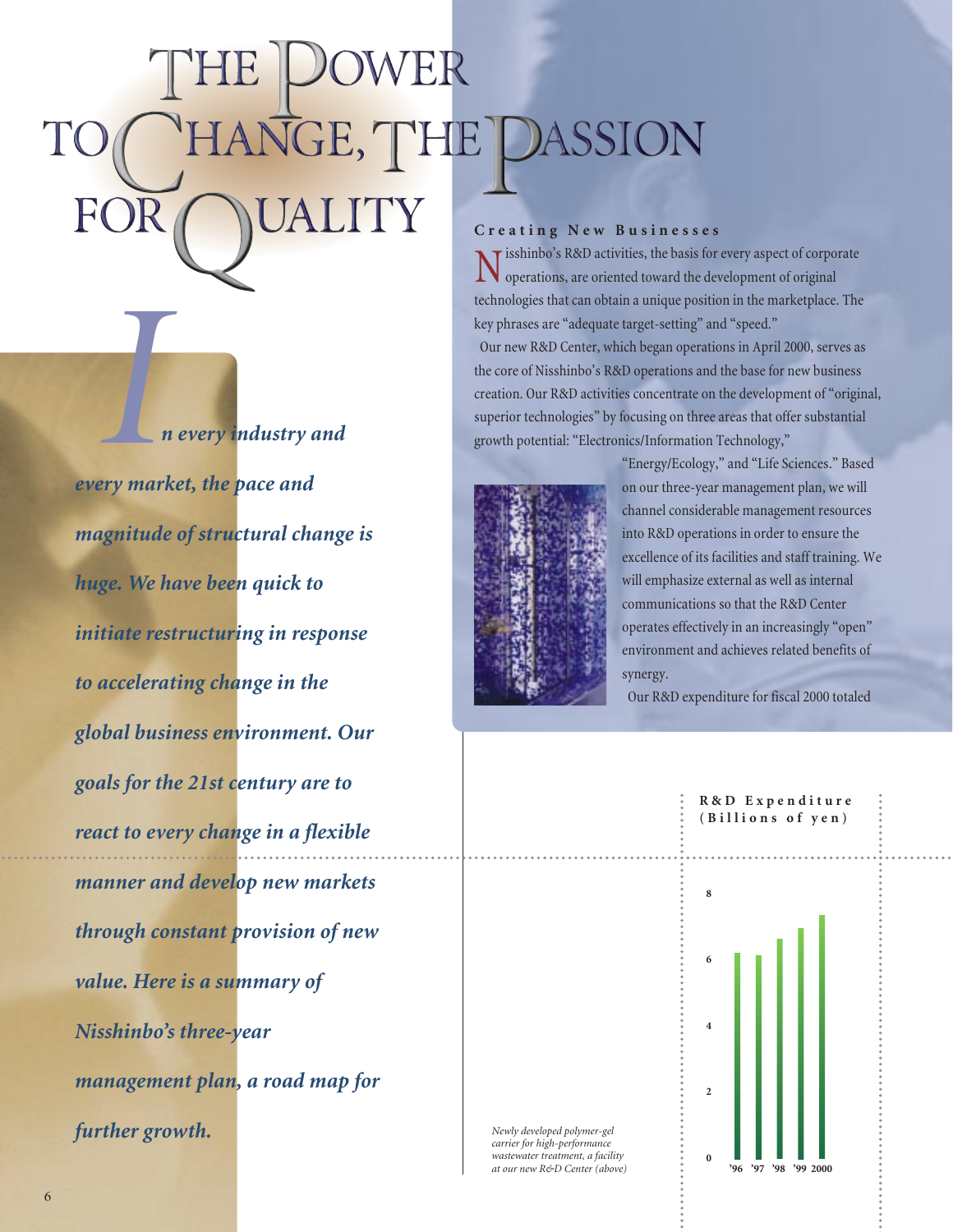¥7,394 million (US\$70 million), up 6.1% over fiscal 1999. As of March 31, 2000, the number of patents held by Nisshinbo was 746, while patent applications outstanding totaled 1,865. We are expanding the utilization of such intellectual property.

#### **Higher Added-Value**

roduct development is one of the most important designated tasks of the three-year plan. Enhancing our product lineup means increasing added-value. When the business environment undergoes drastic changes, original products with many potential applications will lead the market. The key to success is identifying long-term needs in the marketplace and translating them into products. A good example of this approach is *ECOSYS28˚C*, a high-function summer shirt textile made mainly from SSP material, having excellent water absorption, air permeation, and deodorizing capabilities. *ECOSYS28˚C*was created under the concept of providing comfort in an office environment where the air-conditioning is set to a



moderate 28˚C for energy-saving purposes. The concept has been well received by consumers, resulting in steady sales growth. Similarly, we have commercialized *ECOSYS20˚C*, a combination of materials for warm winter shirts that provides excellent heat-retention capability in a mildly heated office. Under the same brand names of *ECOSYS28˚C* and *ECOSYS20˚C*, we have begun to commercialize suits and slacks in

order to increase our presence as a total office

wear manufacturer. Other needsmatching, high value-added products for which we expect strong sales include the ABS *NT* series, *OIKOS* non-woven all-cotton fabrics, *KENAF100GA* nonwood fine paper, and *EAUDOUCE* water-soluble tissue paper.



#### **Materials and Technologies**

Having a diverse range of promising materials and technologies is the key to adding value to Nisshinbo's products. Among our range of materials, *MOBILON* in particular has shown outstanding growth.

*MOBILON* is a polyurethane elastomer used in the textile and chemical products fields. In addition to its use for panty hose, the applications of *MOBILON* are rapidly expanding into the industrial materials field, including tapes, bands and films.



Demand is strong both at home and overseas.

Other promising products in the chemical products field are *Aqua Porous Gel (APG)* and *Bio Contact N (BCN)*, both incorporating



hydrophilic polyurethane. They are used for equipment in such environment-related fields as the processing of sewerage water and industrial wastewater. This market is steadily expanding. Our recently developed vacuum insulation panel (VIP) is yet another promising product. It

utilizes our non-fluorocarbon rigid polyurethane foam technology and provides a heat-insulation capability double that of conventional products. Our fiscal 2001 sales target for VIP for application in refrigerating and freezing facilities is ¥2,000 million, and we are confident of raising this figure to ¥20,000 million over the next few years.

In the biotechnology field, a market that is expected to grow rapidly, Nisshinbo offers original DNA-related services. We are preparing for future growth by accumulating know-how in this field to improve the reliability of our services. Carbon, CCM, secondary batteries, and fuel battery-related materials are also promising.

#### **Production/Sales System for a Borderless Market**

The three key points relating to accelerating business growth are<br>"taking initiatives in the borderless market," "establishment of a flexible system within and without the Nisshinbo group," and "cost reduction." It is from these viewpoints that we are stepping up our efforts to restructure our organizational and business operations.

ECOSYS28°C *shirt (above, left) and a thermograph showing its "heat-out" capability (above, right)* 

Bio Contact N *has a high water-absorbing capability (above, right) A researcher at our new R&D Center (above, left)*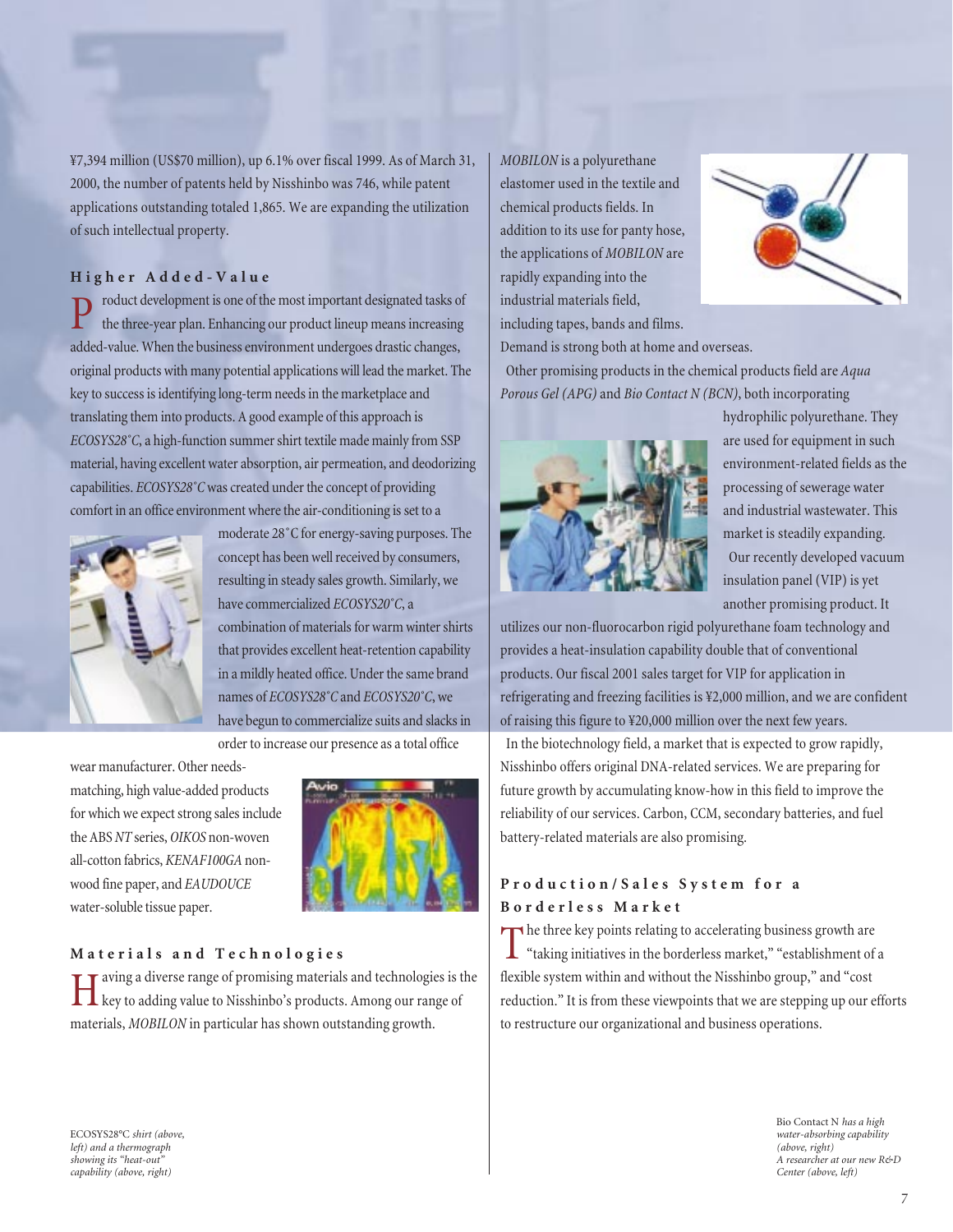In the textiles segment, in January 2000 we merged the Textile Sales Division and the Textile Engineering Division into a Textile Division covering both sales and manufacturing operations. This horizontal structure enables us to respond to market needs in greater detail and more quickly. In 1999, we moved the Textile Engineering Division from Head Office to the Osaka Branch in order to encourage close cooperation between the two former entities. This resulted in enhanced development capabilities, reduced inventory, and quicker response to order placement. Through such measures, we are seeking to counter the effects of an ongoing increase in textile imports and a generally difficult business environment.

In parallel with the above, we are concentrating on enhancing our domestic and overseas production systems from a global viewpoint.

In pursuit of greater operational efficiency, we are reorganizing our domestic production facilities. As part of that effort, we will close our Harisaki and Notogawa plants by July 2002. Some of their facilities will be transferred to other plants, both in Japan and overseas. Although domestic production capacity will decrease, overseas facilities are expanding. We are also working on improving production efficiency and product quality through the introduction of a flexible operating system



and a shift to multi-product, small or medium-lot production. These efforts are intended to strengthen Nisshinbo's competitive edge in the global market. There has been an increase in demand for *MOBILON* and *OIKOS* in both the textiles and non-textiles fields. Accordingly, we plan to increase the production capacities of both products. Overseas, we liquidated a non-profitable subsidiary in the U.S. On the



production front, Nisshinbo sees Indonesia as its strategic base. P.T. Nikawa Textile Industry, a spinning company, and P.T. Gistex Nisshinbo Indonesia, a company engaged in dyeing processing, will undertake comprehensive production operations to promote the business development of materials for shirts and uniforms for the global market. In the non-textiles segment, we are also accelerating our efforts to respond to market needs by building a flexible business structure. In the automobile brakes sector, the Company reached an agreement with Continental Teves AG & Co. oHG of Germany to establish a new joint venture, Continental Teves Corporation, by the fall of 2000. The Company will have a 49% stake in the joint venture, with our German partner owning the remainder. The sales target after five years of operation is ¥30 billion. The Company and Continental Teves AG & Co. oHG have already established a technological tie-up relating to disc brakes and ABS. We intend to promote the development of next-generation electronic braking systems, particularly stability control systems, and take an initiative in the intensely competitive world market by developing businesses in Asia, the U.S., and Europe. In July 1999, our joint venture in South Korea, Saeron Automotive Corporation, started its operations in the supply of friction materials and powder metallurgy products to the South Korean market. This was a timely move, in line with a recovery in automobile production

Nisshinbo Europe B.V. U.K. Office Nisshinbo Hong Kong Limited Hong Kong Representative Office Rane Brake Linings Limited Kohbunshi (Thailand) Ltd. Nisshinbo Somboon Automotive Co., Ltd.

Nisshinbo Europe B.V.

P.T. Nikawa Textile Industry P.T. Gistex Nisshinbo Indonesia

shinbo Automoti

visshinbo Automotive<br>Manufacturing, Inc.

visshinbo do Brasi<mark>l</mark><br>Industria Textil Ltda

Qingdao Zhongmian Knitting Co., Ltd. Ginanghai Choya Fashion Co., Ltd.<br>Shanghai Choya Fashion Co., Ltd.<br>Suzhou MFN Embroidery Co., Ltd.<br>Mingly Textiles (Changzhou) Ltd.<br>Shanghai Kaikai Non-Ironing Garment Co., Ltd.<br>Pudong Kohbunshi (Shanghai) Co., Ltd.

Saeron Automotive Corporation

*P.T. Nikawa Textile Industry (above, left) Signing ceremony with Continental Teves AG & Co. oHG (above, right)*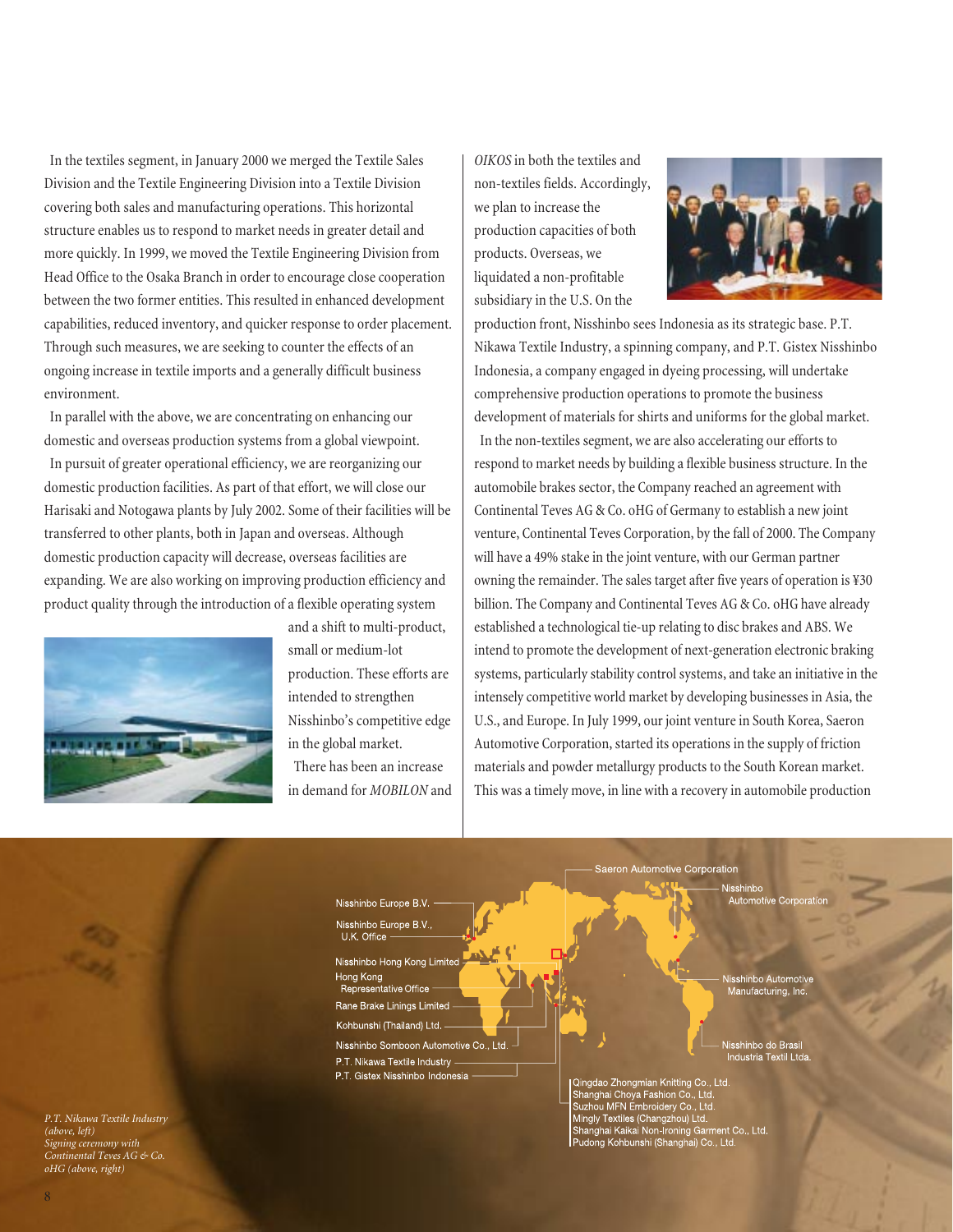in South Korea, and the new company achieved satisfactory business results. At home, we expanded ABS production capacity at the Chiba Plant.

In the machine tools field, which has shown poor business results, we revitalized our General Purpose Machine Tool Group and Customized Machine Tool Group, clarifying the distinct responsibilities of each. We are shifting our focus to more marketable products, such as solar batteries.

In the CCM sector, we have almost completed our domestic sales network and our domestic market shares are steadily increasing. We are now keen to advance into the Asian region, specifically the Thai market, with our *Hyper-CHOSHOKU SENKA* package.

#### **International Technical Agreements**

#### **As licensee:**

- Meritor Automotive Inc. of the U.K. for commercial vehicle disc brake technology
- Continental Teves AG & Co. oHG of Germany for MK60 ABS and ESP TCS technology

#### **As licensor:**

- Rane Brake Linings Limited of India for friction materials technology
- Heng Tong Machinery Co., Ltd. of Taiwan for friction materials and passenger car disc brake technologies

#### **As cross-licensing partners**

- TMD Friction Beteiligungs GmbH & Co KG of Germany for friction materials technology
- TRW Inc. of the U.K. for drum brake technology
- Meritor Automotive Inc. of the U.K. for drum brake technology
- Continental Teves AG & Co. oHG of Germany for passenger car disc brake technology
- Continental Teves AG & Co. oHG of Germany for NT20/MK20 ABS and TCS technologies

#### **Increased Focus on Environmental Issues**

The protection of the natural environment has always been and will remain an important task. The days of industrial expansion at the expense of the environment are over. Nisshinbo, as a total manufacturer, takes its responsibilities as a corporate citizen seriously, and concern for the environment is reflected in every aspect of its corporate activities, from product development to manufacturing.

In April 2000, we published a revised version of the Nisshinbo Earth Environment Charter (1993), renaming it the Nisshinbo Environment Charter. Among other things, the new charter stipulates the need to obtain ISO14001 certification, an international standard for environmental management systems, for all our plants and offices. The development of environment-friendly and recyclable products is important in achieving better business results. In relation to recycling, we developed *ECOLOGIA* yarns made from recycled PET bottles, water-soluble *EAUDOUCE*, biodegradable *OIKOS*, and *KENAF100GA* and *TAKEBULKY GA* non-wood papers. We are now trying to establish a textile recycling system, where textile products using our

fabrics are recovered from apparel manufacturers and retailers and taken to our Recycling Center. We have already launched this system for uniforms, and plan to introduce a number of recovery and recycling techniques for a variety of products.

Other environment-friendly products include the *ECOSYS* lineup, hydrophilic polyurethane, and non-fluorocarbon polyurethane foams. These products help to save energy, promote wastewater treatment, and avoid contamination of the natural environment, respectively.





*A book using* TAKEBULKY GA*, made from bamboo*

NGE, **HE DASSION**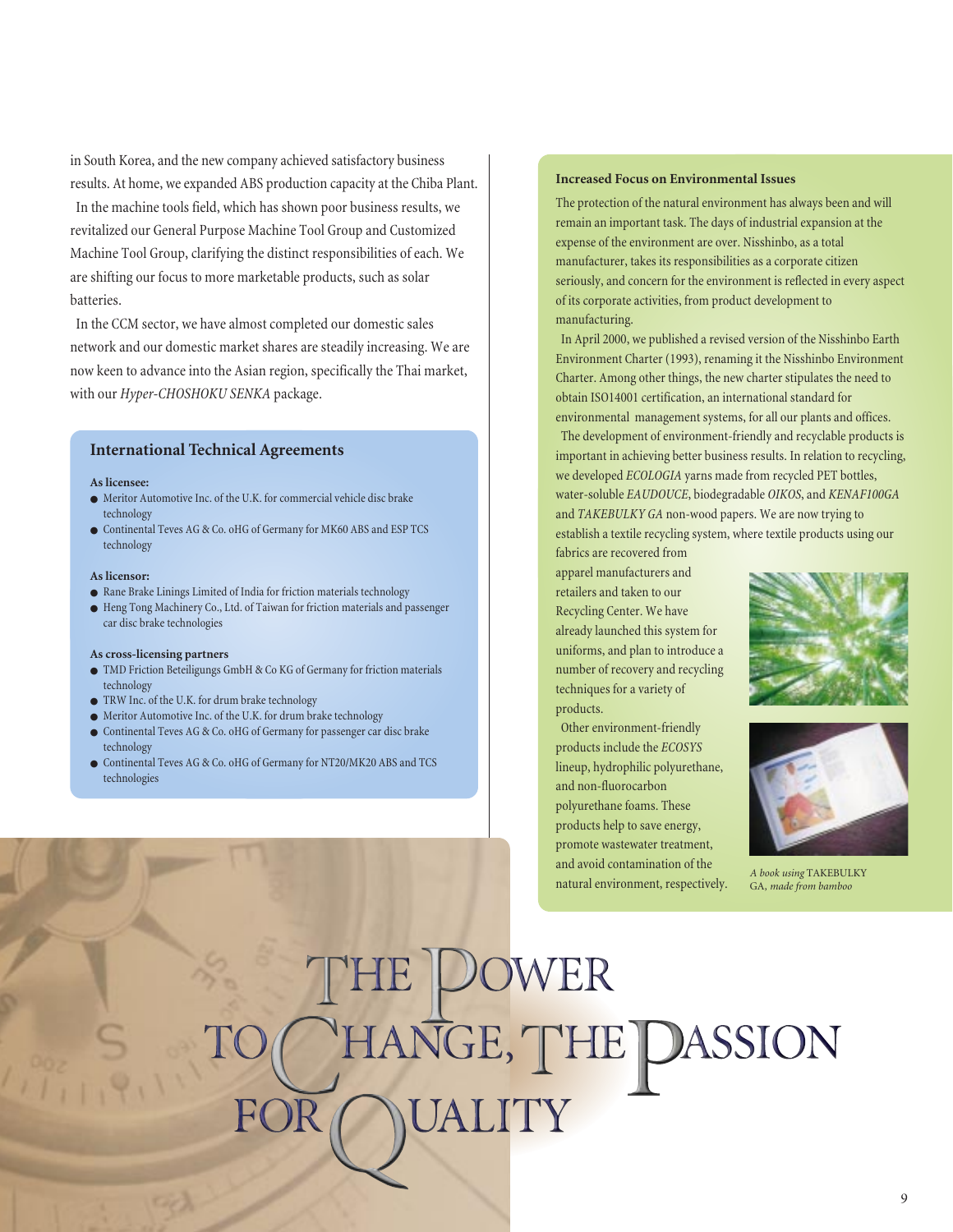*The Nisshinbo Group consists of Nisshinbo Industries, Inc., its 34 subsidiaries, and 12 affiliates. Nisshinbo Industries, Inc. serves as the core of the group, while group companies are engaged in a variety of operations covering a wide range of regions and business fields, including textiles, automobile brakes, papers, machine tools, chemical products, real estate and others. Their activities range from development and manufacturing to distribution, sales and marketing. Their operations are designed to meet the characteristics and market conditions of each business field.* 

*The ties among group companies are close, providing synergies that enhance their combined strength in terms of costs, product lineup, distribution and human resources.*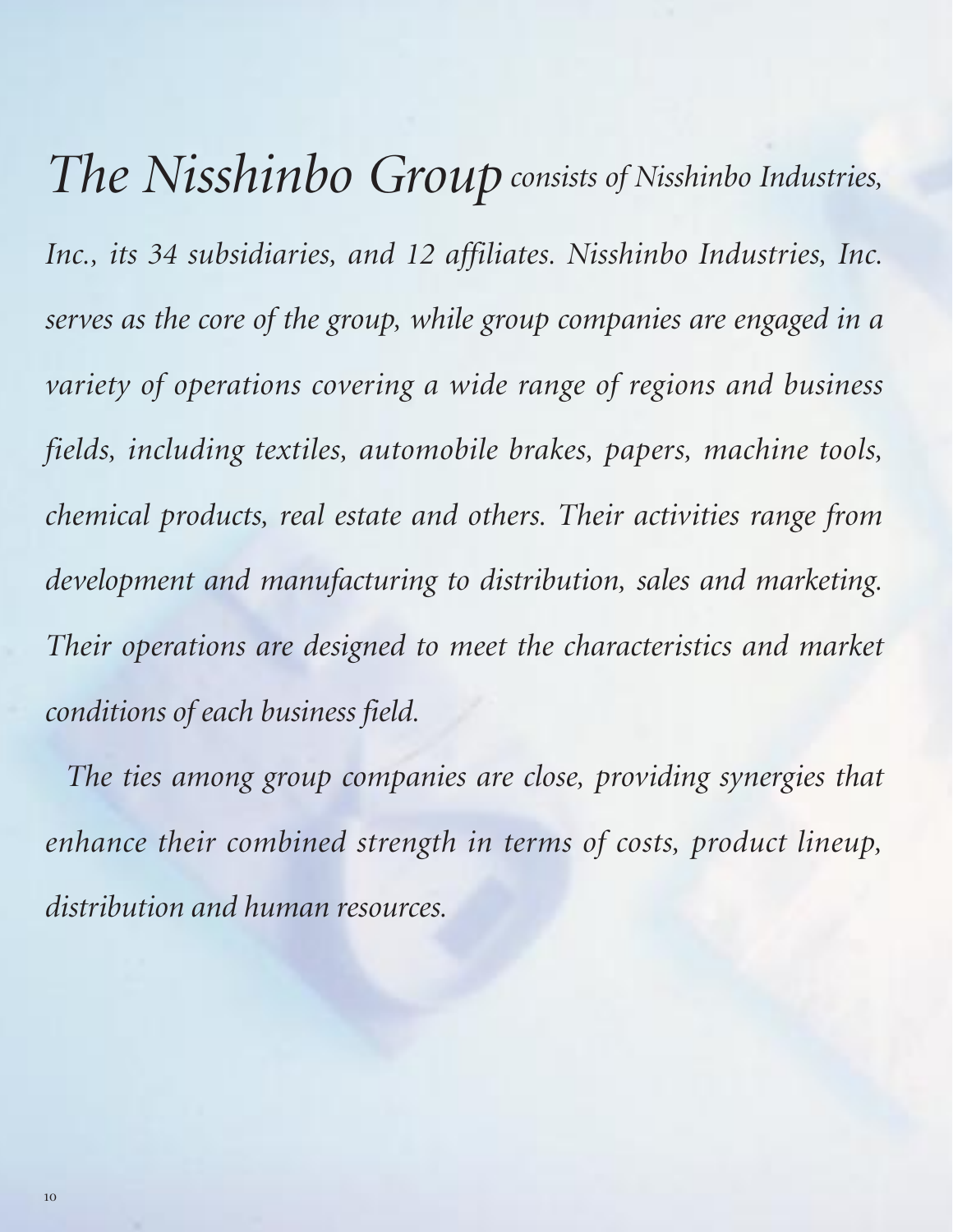## Main Group Companies

| <b>Consolidated Subsidiaries</b>              |                                    |
|-----------------------------------------------|------------------------------------|
| Nisshin Toa Inc.                              | Textiles, Food Ingredients, Papers |
| Ebisu Syokuhu Co., Ltd.                       | <b>Textiles</b>                    |
| Nisshinbo Mobix Co., Ltd.                     | <b>Textiles</b>                    |
| Nisshinbo Yarn Dyed Co., Ltd.                 | <b>Textiles</b>                    |
| Nisshin Denim Inc.                            | <b>Textiles</b>                    |
| Nisshin Tex Co., Ltd.                         | Textiles                           |
| Nisshinbo do Brasil Industria Textil Ltda.    | Textiles                           |
| Nisshinbo Hong Kong Limited                   | <b>Textiles</b>                    |
| Nisshinbo Brake Sales Co., Ltd.               | Automobile Brakes                  |
| Nisshinbo Techno Vehicle Inc.                 | Automobile Brakes                  |
| Nisshinbo Automotive Corporation              | Automobile Brakes                  |
| Nisshinbo Automotive Manufacturing Inc.       | Automobile Brakes                  |
| Nisshinbo Somboon Automotive Co., Ltd.        | Automobile Brakes                  |
| Saeron Automotive Corporation                 | Automobile Brakes                  |
| Tokai Seishi Kougyou Co., Ltd.                | Papers                             |
| Nihon Postal Franker Co., Ltd.                | Papers, Chemical Products          |
| Nisshinbo Urban Development Co., Ltd.         | <b>Real Estate</b>                 |
| Kansai Nisshinbo Urban Development Co., Ltd.  | <b>Real Estate</b>                 |
| Nisshinbo Europe B.V.                         | Real Estate, Machine Tools         |
| Ueda Japan Radio Co., Ltd.                    | Electronics                        |
| Nippon Kohbunshi Co., Ltd.                    | <b>Plastic Molded Products</b>     |
| Nisshinbo Kikai Hanbai Co., Ltd.              | <b>Machine Tools</b>               |
| Nisshinbo Engineering Co., Ltd.               | <b>Chemical Products</b>           |
| Nisshinbo Mechatronics Inc.                   | Machine Tools                      |
| Kohbunshi (Thailand) Ltd.                     | <b>Plastic Molded Products</b>     |
| Pudong Kohbunshi (Shanghai) Co., Ltd.         | <b>Plastic Molded Products</b>     |
|                                               |                                    |
| Affiliates Accounted for by the Equity Method |                                    |
| Japan Radio Co., Ltd.                         | Electronics                        |
| Nagano Japan Radio Co., Ltd.                  | Electronics                        |
| Naigai Shirts Co., Ltd.                       | Textiles                           |
| Shin-Tech Co., Ltd.                           | Automobile Brakes                  |
| P.T. Nikawa Textile Industry                  | <b>Textiles</b>                    |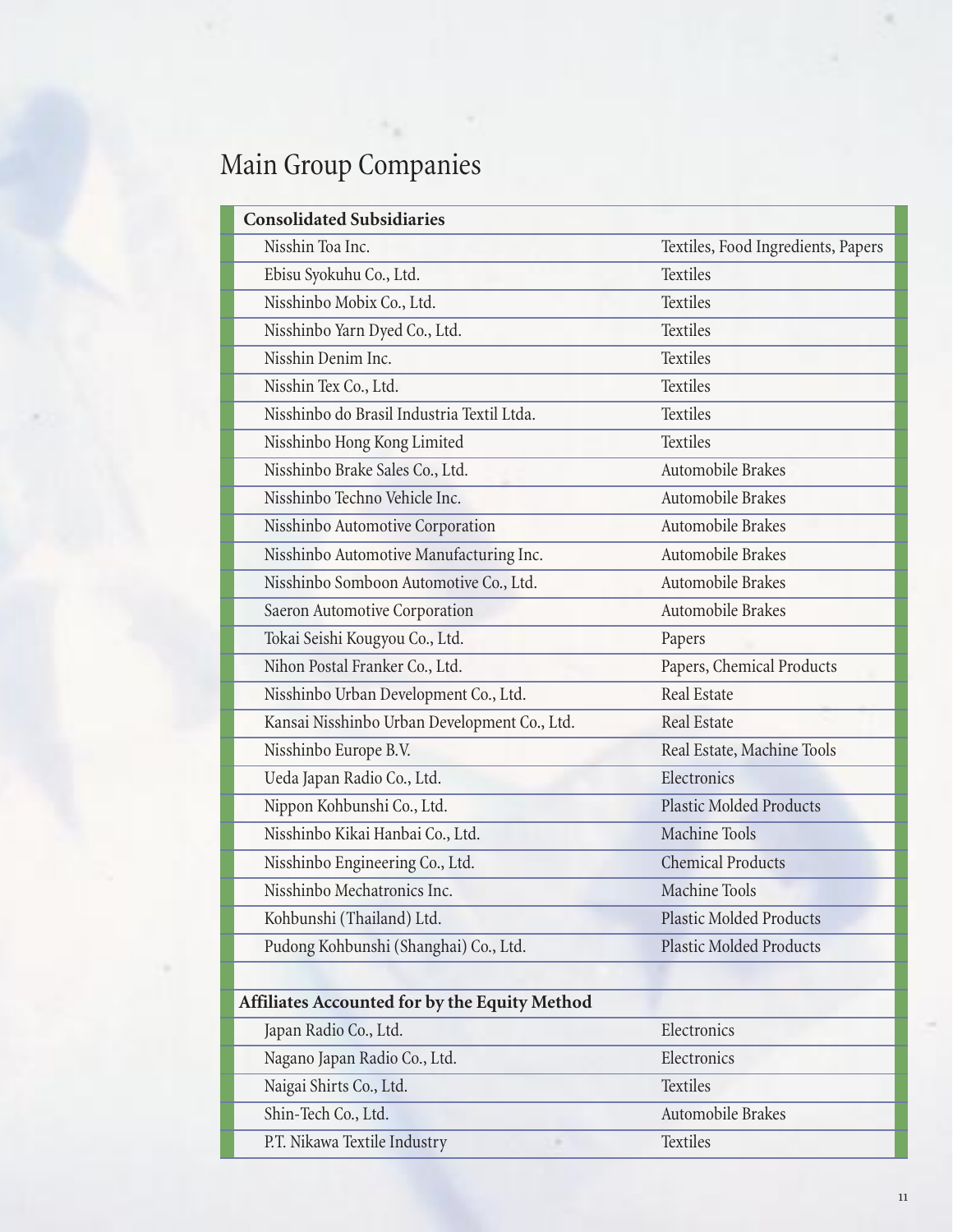## TEXTILES

In fiscal 2000, ended March 31, 2000, Nisshinbo faced an adverse business environment in the textile segment due mainly to weak consumer spending. On a consolidated basis, sales in the textile segment totaled ¥83,804 million (US\$798 million), a decrease of 7.1% from fiscal 1999 and accounting for 36.8% of total consolidated net sales, down 3.0 percentage points. Operating income was ¥763 million (US\$7 million), compared with a ¥746 million loss in fiscal 1999.

Sales decreased as a result of the liquidation of Nisshinbo California Inc. Operating income increased, mainly due to continuing efforts to strengthen new product development and sales capabilities, a decrease in the price of raw cotton, and a drive to reduce factory costs and selling,

general and administrative expenses.

In the yarns field, in the first half of fiscal 2000 the business environment was favorable. Import levels were low, and other spinning companies reduced their output. However, sales of yarns remained stagnant for fiscal 2000 as a whole due, in part, to competition from cheap raw cotton and an appreciation of the yen in the second half of the fiscal year. Sales



and operating income in the specialty yarns and originally-developed yarns field increased, as a result of expanded sales networks for spandex core yarns and specialty high-twisted yarns. Sales of knitted products were adversely affected by an increase in imports. However, cost reduction activities in both production and sales contributed to improved operating income.



In the materials for shirts field, we have focused intensely on a shift to high

value-added products, with *SUPER SOFT* and *SSP* as the base technologies. Exports were disappointing, affected as they were by an appreciation of the yen. In the domestic market sales decreased due to the increased popularity of low-price products and weak consumer spending. However, operating income increased, due mainly to high added-value products, for example *ECOSYS28*°*C*.

Imports increased in the household textiles field. With the exception of handkerchiefs and certain other products, shipments and prices fell. Domestic sales of bedding decreased substantially.

Sales of basic blue denim was up substantially, as was operating income, due to the material's renewed popularity among young ladies and an increase in sales to national brands. Sales of other materials for casual wear were stagnant as a result of competition from low-priced imports. Sales and operating income of material for uniforms increased due to an increase in demand for main products and cost down activities in the

#### **Sales of Textiles (Billions of yen)**



*Our* COMFORT PROPOSAL *direct marketing business offers high value-added products, such as those in our prestigious* SUPER SOFT *line (above)*

*Our denim products (above) appeal to a wide range of consumers*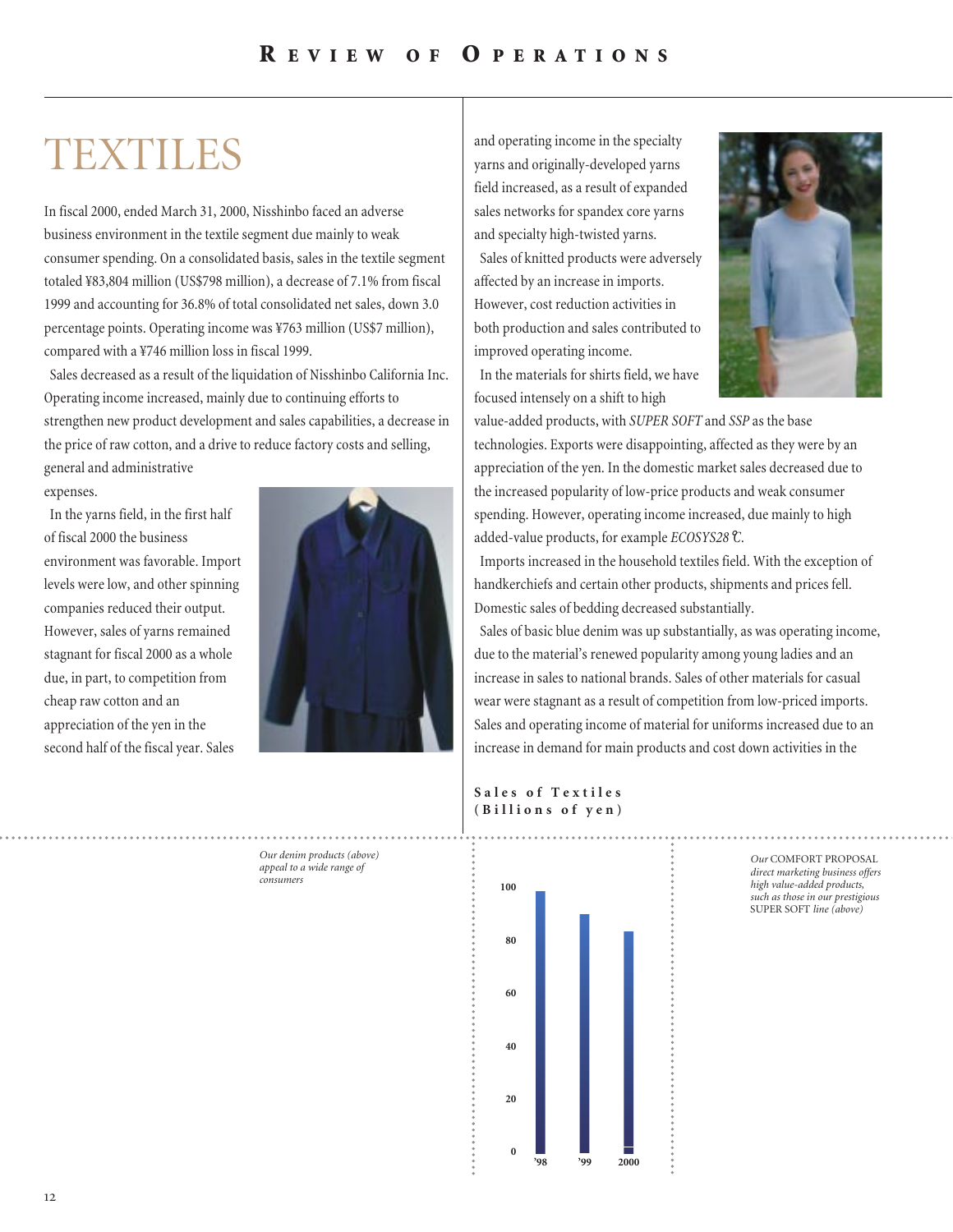

production process.

Domestic demand for *MOBILON* spandex for panty hose was weak. However, sales and operating income were stable due to a pick up in exports to Southeast Asian markets.

The high quality and all-cotton characteristics of our *OIKOS* non-woven cotton fabrics have met with a favorable response from users in numerous fields, including cosmetics, gauze, surgical wear, and medical and sanitary products. Production is being expanded to meet

the extended range of applications.

*An entry at the Annual Nisshinbo Fashion Contest*

*(above)*

In our direct marketing business, *COMFORT PROPOSAL*, *SUPER SOFT* products and other products sold well in the first half of fiscal 2000, but a long summer, and the consequent shorter autumn season, reduced consumer spending and so dampened sales in the second half. As a result, sales and operating income remained at approximately the same levels as those of fiscal 1999.

On December 7, 1999 the Company liquidated its U.S. subsidiary, Nisshinbo California Inc., the assets of which were sold to a U.S. textiles company, Mount Vernon Mills, Inc.

On January 1, 2000, the Company integrated the Textile Engineering Division with the Textile Sales Division to establish a new Textile Division, with a view to consolidating production and sales activities.

NON-TEXTILES

Led by satisfactory performances in the automobile brakes, papers, and real estate fields, sales in the non-textiles segment increased 5.2% over fiscal 1999 to ¥143,648 million (US\$1,368 million), accounting for 63.2% of total consolidated net sales, an increase of 3.0 percentage points.

#### **AUTOMOBILE BRAKES**

Sales of automobile brakes increased to ¥49,442 million (US\$471 million), up 23.6% over fiscal 1999. Operating income was ¥1,592 million (US\$15 million), up ¥1,428 million over fiscal 1999.

Sales and operating income in the friction materials and automobile brakes fields increased, thanks to growth in spot exports of brake products, increased production and sales by a subsidiary in the United States and an increase in





**Sales of Automobile Brakes (Billions of yen)**

> *Our friction materials (above, upper) and the ABS test course at our Chiba Plant (above, lower)*



**0**

2000

**10**

**30**

**40**

**50**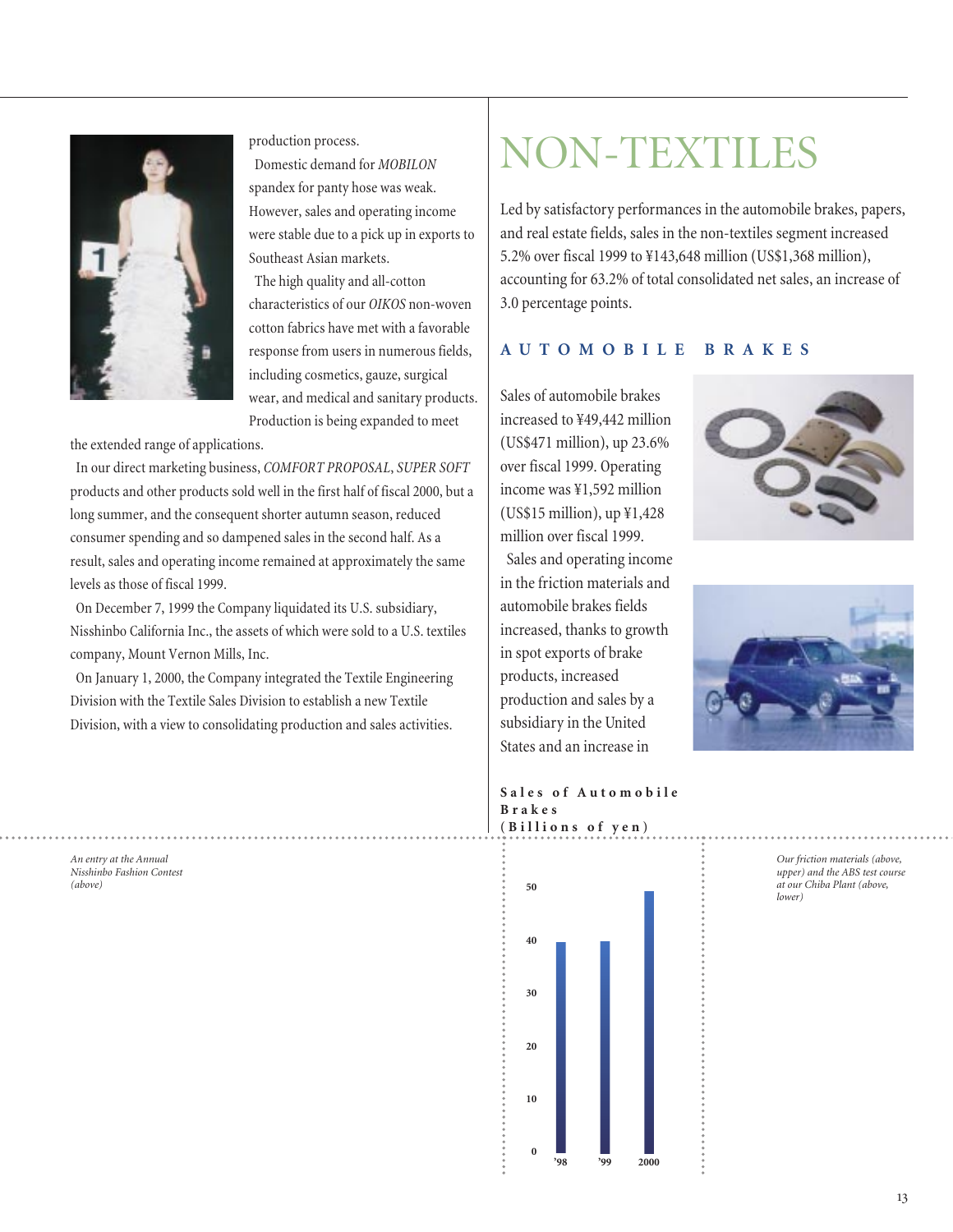### **R EVIEW OF O PERATIONS**



orders for friction materials received from Japanese customers by our subsidiary in Thailand. In July 1999, we established Saeron Automotive Corporation in South Korea as a joint

venture with Halla Engineering & Construction Corp. Helped by a recovery in the South Korean automobile production, Saeron Automotive's sales made a significant contribution to sales and operating income in this field.

Sales and operating income of ABS increased, despite intensive competition, due to increased ABS usage and an increase in the number of car models fitted with our ABS products.

#### **PAPERS**



Sales of paper products totaled ¥27,636 million (US\$263 million), up 2.6% over fiscal 1999. Operating income increased to ¥1,170 million (US\$11 million), a 90.9% increase over fiscal 1999.

Both sales and operating income increased in the household paper products field. Nisshinbo benefited from the continuing low prices

> **Sales of Papers (Billions of yen)**

*Our ABS is fitted in the Mazda PREMACY (above, upper: © Mazda Motor Corporation) Nisshinbo is a comprehensive supplier of household paper products (above, lower)*



of raw materials, expanded its range of roll products, and increased the ratio of high value-added products in its lineup.

Sales of fine paper increased slightly and operating income was up substantially due to a recovery in orders for printing paper and a reduction in factory costs.

Despite expanding our range of products and entering new fields, sales and operating income were little changed in the specialty papers field, which includes synthetic paper and fabricated products.

Competition was fierce in the label printing field and sales and operating income decreased slightly.

#### **OTHER PRODUCTS**

Sales in this field decreased to ¥62,833 million (US\$598 million), down 4.8% from fiscal 1999. Operating loss totaled ¥973 million (US\$9 million), down 8.8%.

#### ● *Machine Tools*

Both sales and operating income in this field decreased due to stagnant domestic capital investment, a decrease in sales prices, and a decrease in income from overseas



*We are pushing ahead with production of manufacturing equipment for photovoltaic modules. Above is our solar simulator to test the electrical performance of photovoltaic modules.*